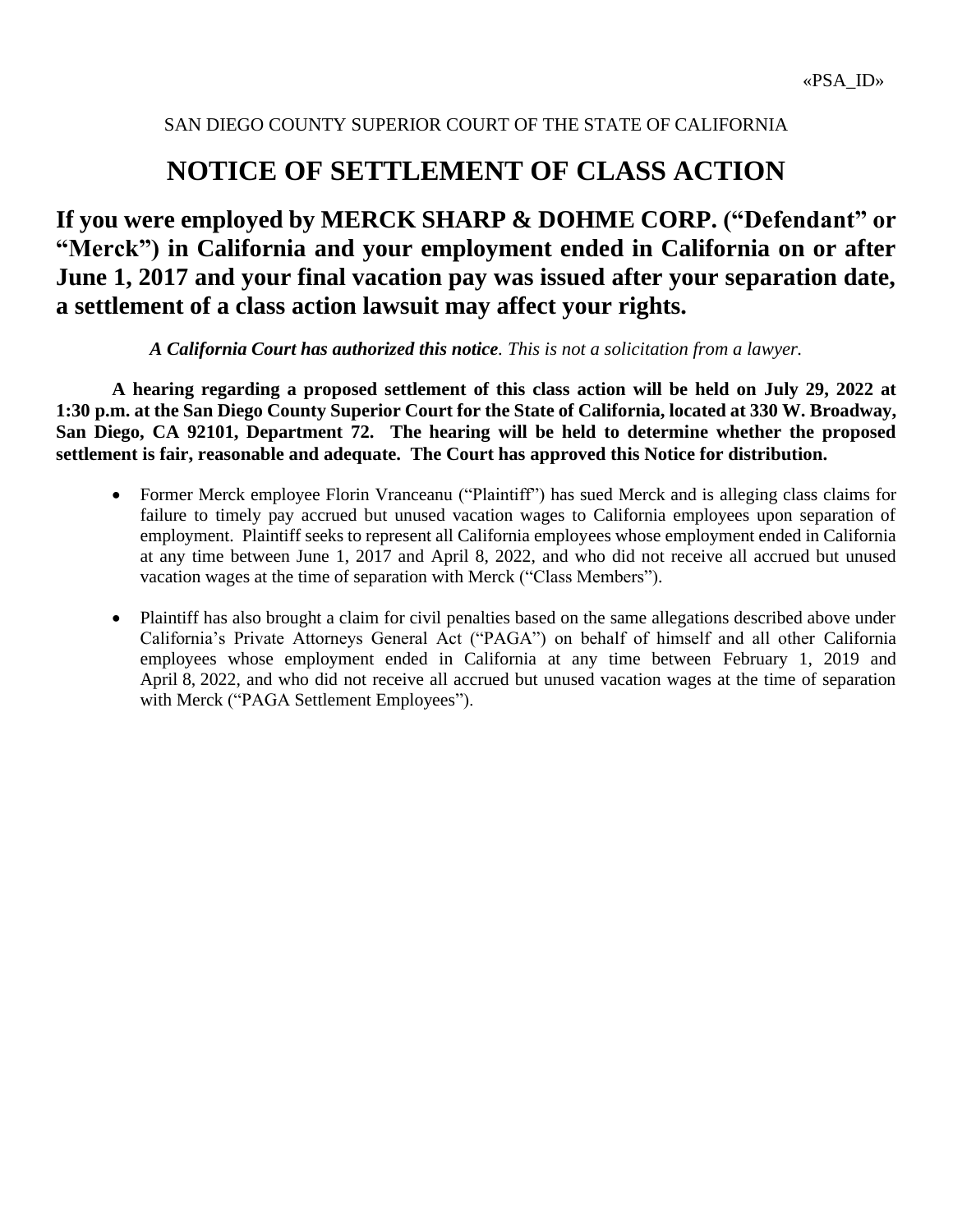This notice informs you that the parties have reached a settlement of the class action and informs you of your choices:

| YOUR LEGAL RIGHTS AND OPTIONS IN THIS LAWSUIT                                                                                                                                                    |                                                                                                                                                                                                                                                                                                                                                                                                                                                                                                                                                                                                                                                                                                                                                                                                                                                                                                                                                                                                                                                                                                                                                                                                                                                                                                                                                                                                                                                                                                                                                                                                                                                                                   |  |
|--------------------------------------------------------------------------------------------------------------------------------------------------------------------------------------------------|-----------------------------------------------------------------------------------------------------------------------------------------------------------------------------------------------------------------------------------------------------------------------------------------------------------------------------------------------------------------------------------------------------------------------------------------------------------------------------------------------------------------------------------------------------------------------------------------------------------------------------------------------------------------------------------------------------------------------------------------------------------------------------------------------------------------------------------------------------------------------------------------------------------------------------------------------------------------------------------------------------------------------------------------------------------------------------------------------------------------------------------------------------------------------------------------------------------------------------------------------------------------------------------------------------------------------------------------------------------------------------------------------------------------------------------------------------------------------------------------------------------------------------------------------------------------------------------------------------------------------------------------------------------------------------------|--|
| <b>DO NOTHING</b>                                                                                                                                                                                | If you do nothing, you will receive your share of the settlement after the Court grants<br>final approval of the settlement and will be bound by the terms of the settlement and<br>will have released all of the legal claims covered by this action that you may have<br>against Merck, and any other entities covered by the release below. You will be<br>bound by this release whether or not you cash your check before it becomes void<br>(checks become void if not cashed within 180 calendar days of mailing).<br>If you are also a member of the PAGA Settlement Class, you will receive an<br>additional payment for the settlement of PAGA claims. You will be bound by the<br>PAGA portion of the release whether or not you cash this check before it becomes<br>void (which also occurs if not cashed within 180 calendar days of mailing).                                                                                                                                                                                                                                                                                                                                                                                                                                                                                                                                                                                                                                                                                                                                                                                                                       |  |
| <b>DISPUTE THE NUMBER</b><br>OF ESTIMATED DAYS<br>(UP TO A MAXIMUM OF<br><b>30 DAYS) BETWEEN</b><br>YOUR SEPARATION<br>DATE AND PAYMENT OF<br><b>ACCRUED BUT UNUSED</b><br><b>VACATION WAGES</b> | This Notice contains the number of estimated days according to Defendant's records<br>between your separation date and the payment of accrued but unused vacation<br>wages owed to you, up to a maximum of 30 days. If you disagree with those estimated<br>days, you may file a written dispute with the Settlement Administrator.<br>If you file a timely written dispute as to the number of estimated days, you should submit<br>written proof proving your dispute. Defendant's records will be presumed accurate and<br>Defendant will investigate and determine if the dispute appears to be valid. The decision<br>of Defendant will be binding and final. If your dispute is not approved, you will still be<br>able to participate in the settlement.                                                                                                                                                                                                                                                                                                                                                                                                                                                                                                                                                                                                                                                                                                                                                                                                                                                                                                                   |  |
| <b>OBJECT TO THE</b><br><b>SETTLEMENT</b>                                                                                                                                                        | You may file a written objection to the terms of the settlement.<br>If you send a timely written objection to the settlement to the Settlement Administrator,<br>the Court may consider and may rule on any objection you have to the settlement. You<br>must not opt-out of the settlement to be eligible to file an objection. If your objection is<br>overruled, you will still be able to participate in the settlement.                                                                                                                                                                                                                                                                                                                                                                                                                                                                                                                                                                                                                                                                                                                                                                                                                                                                                                                                                                                                                                                                                                                                                                                                                                                      |  |
| <b>OPT-OUT OF THE</b><br><b>SETTLEMENT</b>                                                                                                                                                       | If you do not wish to receive money from the settlement as a Class Member and wish<br>to retain your rights to pursue the non-PAGA Labor Code claims at issue in this<br>lawsuit, you may submit a written request for exclusion to the Settlement<br>Administrator to opt-out from the class action settlement as set forth below.<br>By opting out or excluding yourself from the class action, you will not share in any of the<br>class action settlement proceeds and will not be sent a settlement check as part of the class<br>action settlement. You will also not be able to object to any of the terms of the settlement.<br>You will not be bound by any of the non-PAGA terms of the settlement and will not<br>release any of your non-PAGA legal claims against Defendants. If you opt-out of the<br>settlement, your share of the non-PAGA settlement proceeds may be divided up amongst<br>the other Class Members who have not chosen to opt-out.<br>NOTE: If you are a member of the PAGA Settlement Class, as defined above, you<br>may not opt out of the PAGA portion of the Settlement. If you opt out of the class<br>action settlement, you will remain a member of the PAGA Settlement Class but will be<br>excluded from the portion of the settlement relating to claims under the Labor Code. This<br>means that you will receive a check for your allocation of the PAGA portion of the<br>settlement, which will represent a payment for resolving disputed claims for civil<br>penalties that were brought on your behalf, and you will be bound by the PAGA portion<br>of the release whether or not you cash this check before it becomes void. |  |

Any questions? Read on or call the counsel listed at the end of this Notice. DO NOT CALL THE COURT.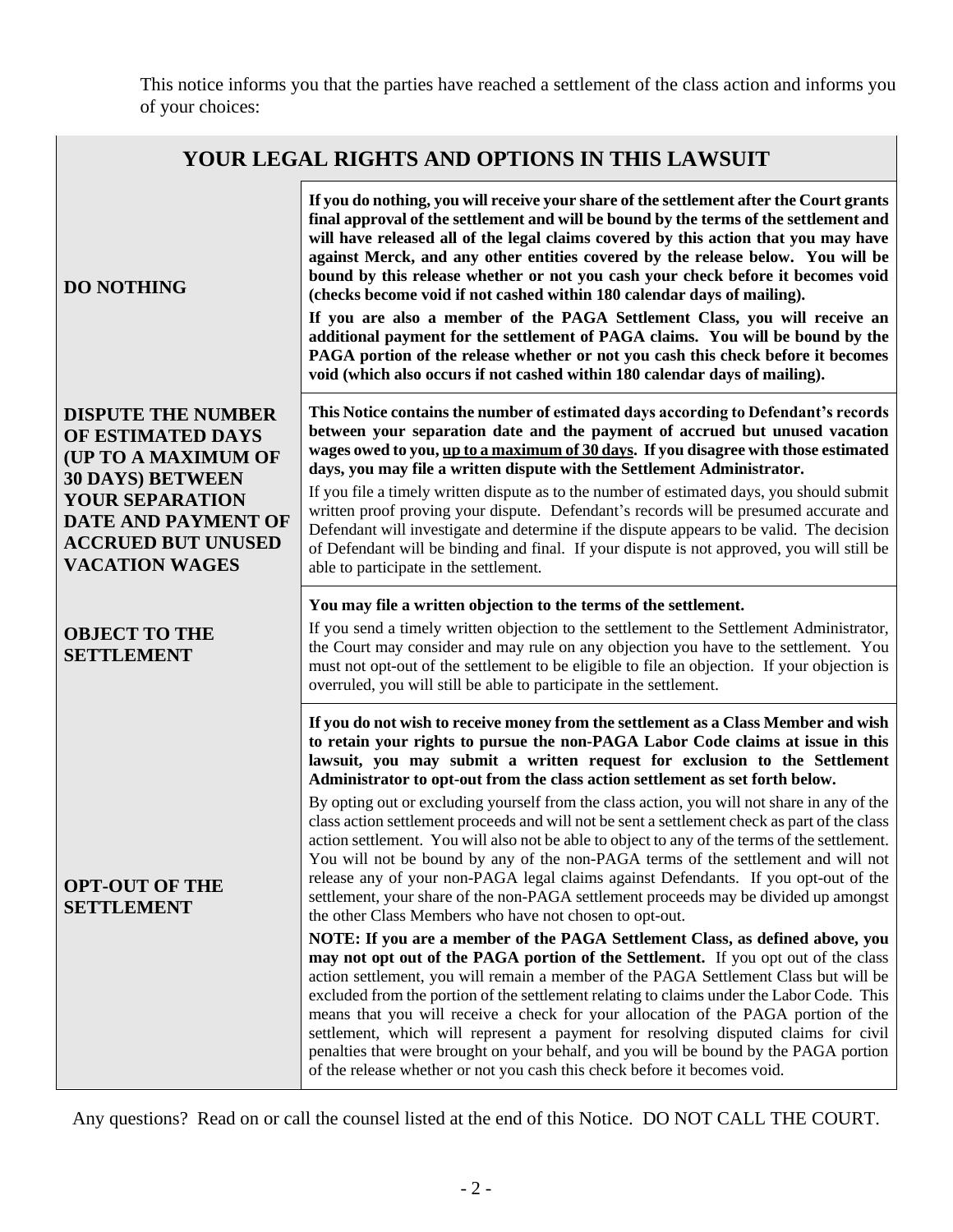## **WHAT THIS NOTICE CONTAINS**

| 1.  |                                                                                        |  |
|-----|----------------------------------------------------------------------------------------|--|
| 2.  |                                                                                        |  |
| 3.  |                                                                                        |  |
| 4.  |                                                                                        |  |
|     |                                                                                        |  |
| 5.  |                                                                                        |  |
| 6.  |                                                                                        |  |
| 7.  | What are the requests for attorneys' fees, costs, settlement administration costs, and |  |
| 8.  |                                                                                        |  |
| 9.  | How many Estimated Days apply to me during the class period and what will my           |  |
| 10. |                                                                                        |  |
|     |                                                                                        |  |
|     |                                                                                        |  |
| 11. |                                                                                        |  |
| 12. | Can I dispute the number of Estimated Days that Defendant claims apply to me? 6        |  |
| 13. |                                                                                        |  |
| 14. |                                                                                        |  |
| 15. |                                                                                        |  |
|     |                                                                                        |  |
| 16. |                                                                                        |  |
|     | <b>FINAL SETTLEMENT</b>                                                                |  |
| 17. |                                                                                        |  |
| 18. |                                                                                        |  |
|     |                                                                                        |  |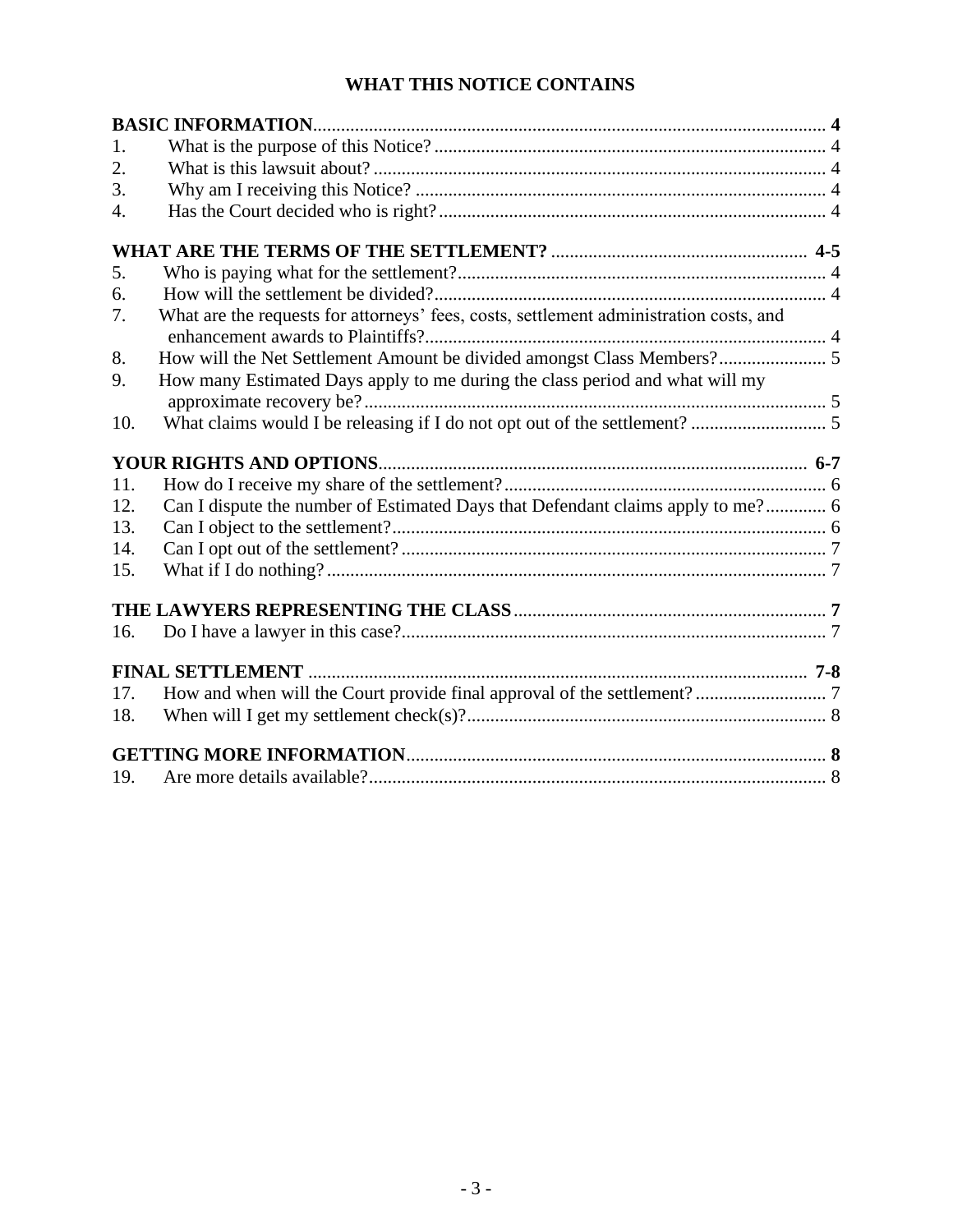# **BASIC INFORMATION**

#### 1. What is the purpose of this Notice?

Plaintiff and Defendant have reached a settlement of a class action regarding the timing of payment of accrued but unused vacation pay upon separation of employment to California employees whose employment ended in California at any time between June 1, 2017 and April 8, 2022. Defendant's records show that you are a Class Member covered by this settlement. Judge Timothy Taylor of the San Diego County Superior Court of the State of California is overseeing the class action. The lawsuit is known as *Florin Vranceanu v. Merck, Sharp & Dohme Corp.*, Case No. 37- 2020-11926-CU-OE-CTL ("the Action").

#### 2. What is this lawsuit about?

The Action is about disputed wage and hour claims of employees who worked for Defendant in California and whose employment with Defendant ended in California during the class period. These claims are based on allegations that Class Members' accrued unused vacation wages were not timely paid upon separation of employment in California, resulting in waiting time penalties for late payments up to a maximum of 30 days (meaning that any such penalties stop accruing under California law after 30 days). These potential claims go back to June 1, 2017 through April 8, 2022.

This lawsuit also includes a claim for civil penalties for the above alleged violations brought on behalf of the State of California and for which Class Members whose separation date and potentially untimely payment of accrued but unused vacation wages occurred between February 1, 2019 and April 8, 2022 are entitled by law to receive a pro-rated share of the portion of the settlement allocated for these civil penalties.

You can read Plaintiff's allegations as stated in the Consolidated Amended Complaint, which is available at http://www.phoenixclassaction.com/vranceanu-v-merck-sharp-dohme/.

#### 3. Why am I receiving Notice?

You have been identified by Defendant as someone who worked in California and who received payment for unused vacation after your separation date with Defendant at any time between June 1, 2017 and April 8, 2022.

#### 4. Has the Court decided who is right?

The Court hasn't decided whether Defendant or the Plaintiff is correct. Defendant and the Plaintiff reached a settlement for the sole purpose of resolving the matter and with no admission of liability or wrongdoing by Defendant.

#### **WHAT ARE THE TERMS OF THE SETTLEMENT?**

5. Who is paying what for the settlement?

Defendant has agreed to pay \$925,000.00 ("Gross Settlement Value") to settle all claims of Plaintiff, Class Members, and Class Counsel.

#### 6. How will the settlement be divided?

All Class Members will split a fund of approximately \$597,666.67 ("Net Settlement Amount").

7. What are the requests for attorneys' fees, costs, settlement administration costs and an enhancement award to Plaintiff?

Class Counsel will request that the Court award Attorneys' fees and proven costs to Class Counsel of up to \$308,333.33. Counsel will also request that the Court award an enhancement fee to Plaintiff for his service, not to exceed \$10,000. Counsel will also ask the Court to authorize payment to the California Labor and Workforce Development Agency in the amount of \$9,000 and payment of \$3,000 to members of the PAGA Settlement Class in addition to their share of the Net Settlement Amount.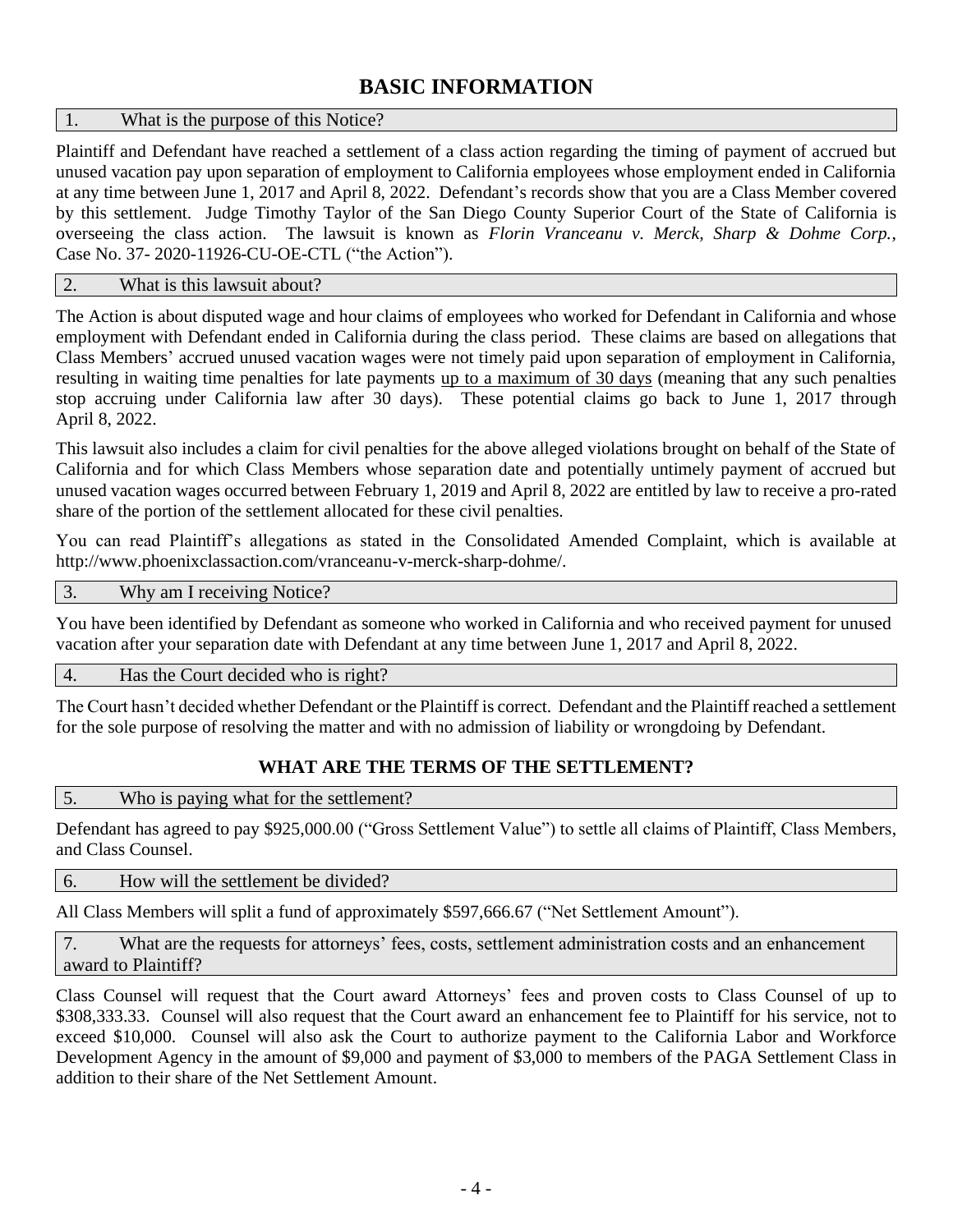#### 8. How will the Net Settlement Amount be divided amongst Class Members?

The Net Settlement Amount of up to \$594,666.67 for non-PAGA claims shall be divided between the Class Members based upon the percentage of his or her number of Estimated Days compared to the total number of Estimated Days for all Participating Class Members during the Class Period. Estimated Days means the number of days estimated between the date of a Class Member's separation of employment with Defendant and the date of final payment of accrued vacation wages up to a maximum of 30 days based on Defendant's records. This will allow Claimants who received their final vacation wages later than other Claimants to receive a higher amount of the settlement.

Because these settlement payments are payments in compromise and settlement of a claim for alleged penalties, one hundred percent (100%) of such payments will be allocated as non-wage penalties and will be reported, if required by applicable tax laws, on an IRS Form-1099.

The \$3,000 set aside for members of the PAGA Settlement Class will be similarly pro-rated based on the number of Estimated Days for all members of the PAGA Settlement Class, including those who have chosen to opt out of the non-PAGA portion of the settlement. These payments are also treated as civil penalties, not wages, for tax purposes.

You should consult with a tax advisor concerning the tax consequences of the payment(s) you receive under the Settlement.

9. How many Estimated Days apply to me during the class period and what will my approximate recovery be?

The class period began on June 1, 2017, and ended on April 8, 2022. According to Defendant's records, the number of Estimated Days between your separation date with Defendant and payment fo your final vacation wages during this time period, up to a maximum of 30 days, is «Total\_Days». If you dispute these days, you should provide written evidence supporting your claim before **June 27, 2022** and send to:

VRANCEANU V. MERCK, SHARP, DOHME CORP. CLASS ACTION ADMINISTRATOR Phoenix Settlement Administrators

P.O. Box 7208 Orange, CA 92863 Tel.: (800) 523-5773 Fax: (949) 209-2503

Based on your Estimated Days, the approximate amount of your recovery is: «ESA\_Before\_Paga». This amount may change depending on participation in the settlement by all Class Members (*e.g*., if a Class Member opts out of the settlement, your amount may increase by a percentage of those settlement proceeds). If you are a member of the PAGA Settlement Class, your estimated recovery for the PAGA portion of the settlement is: «PAGA\_Amount».

| 10. | What claims would I be releasing if I do not opt out of the settlement? |
|-----|-------------------------------------------------------------------------|
|-----|-------------------------------------------------------------------------|

Upon Final Approval of the Settlement, each Class Member who has not opted out of the Settlement shall be deemed to have fully, finally, and forever released Released Parties<sup>1</sup> from all Settlement Class Released Claims through April 8, 2022. Settlement Class Released Claims are any and all wage and hour claims, rights, demands, liabilities, and causes of action of every nature and description that were or are alleged in the Action, or could have been alleged based on the facts, circumstances, and claims alleged in the Action, against Defendant from June 1, 2017 through April 8, 2022, including without limitation all claims arising out of California Labor Code § 227.3 and Labor Code §§ 201-203 regarding Defendant's payment of final vacation wages to employees, and all other statutory, constitutional, contractual or common law claims for damages, unpaid costs, penalties, liquidated damages, punitive damages, interest, attorneys' fees, litigation costs, restitution, equitable relief, or additional damages that allegedly arise out of the facts as alleged in the Action.

All Settlement Class Members shall be bound by the release, unless they formally opt-out.

<sup>&</sup>lt;sup>1</sup> "Released" Parties means Defendant and all affiliated parties and entities (including their past and present affiliates, parents, subsidiaries, predecessors, owners, successors, shareholders, divisions, and each of these entities' past and present directors, officers, managing agents, employees, partners, benefit plans, shareholders, and representatives).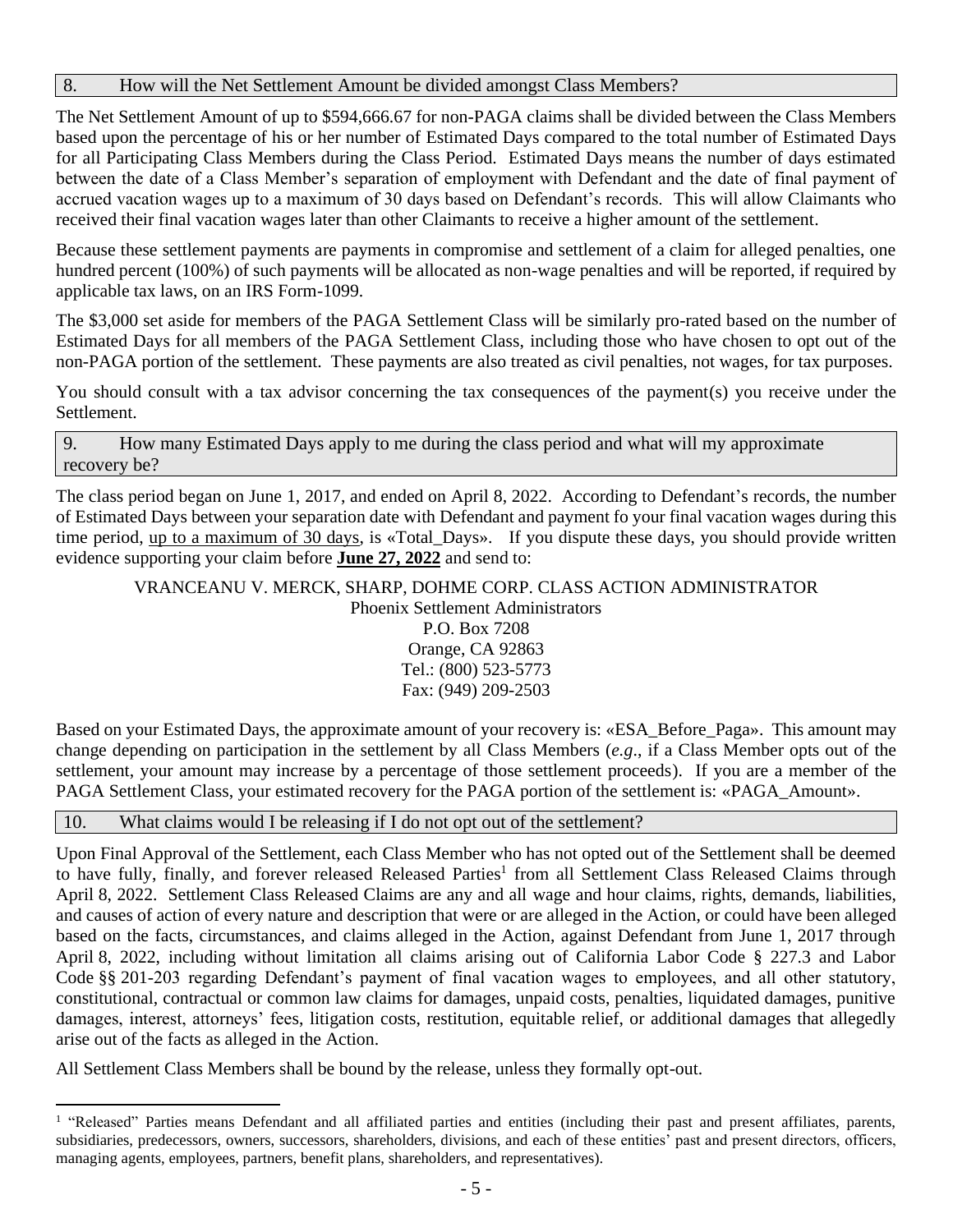Members of the PAGA Settlement Class shall also be bound by the release of any claims for civil penalties under § 2699 that include any and all claims, rights, demands, liabilities, and causes of action of every nature and description that were or are alleged in the Action or Plaintiff's PAGA Notice, or could have been alleged under the California Labor Code Private Attorneys General Act of 2004, Labor Code section 2699 et seq., based on the facts, circumstances, and claims alleged in the Action or the PAGA Notice, against Defendant from February 1, 2019 through April 8, 2022, including without limitation all claims for civil penalties under the PAGA arising out of California Labor Code § 227.3 and §§ 201-203 and from Defendant's payment of final vacation wages to employees, even if they have formally opted out of the Class and are no longer bound by the other provisions of the above release that are not claims for civil penalties under § 2699.

# **YOUR RIGHTS AND OPTIONS**

11. How do I receive my share of the settlement?

Your share of the Settlement will be mailed to you upon final approval of the Settlement by the Court.

12. Can I dispute the number of Estimated Days that Defendant claims apply to me?

Yes. If you disagree with the amount of Estimated Days reported for you in this Notice, you may file a written dispute with the Settlement Administrator by **June 27, 2022**. If you file a timely written dispute as to the number of Estmated Days, you should submit written proof proving your dispute. For such disputed claims, Defendant's records will be presumed accurate. If you dispute those records, you will have the burden to establish otherwise. Defendant will decide all disputes and Defendant's decision will be binding and final. DO NOT CONTACT THE COURT TO DISPUTE YOUR ESTIMATED DAYS. Also note that under the terms of the Settlement and pursuant to California law, your total number of Estimated Days will not exceed 30 days for purposes of determing your share of the settlement.

13. Can I object to the settlement?

Yes, but only as to the class action portion of the settlement and only if you do not opt out of the settlement. If you do not wish to opt-out of the settlement but disagree with any portion of the class action settlement terms, you have the right to file an objection. If you opt-out of the class action settlement, you will be ineligible to object to any aspect of the settlement.

You may not object to the PAGA portion of the settlement under any circumstances, whether or not you have opted out of the class action settlement. This means that if you qualify as a member of the PAGA Settlement Class, you will automatically be bound by the PAGA portion of the settlement if the Court grants final approval of the settlement.

If you wish to object, you must inform the Settlement Administrator, in writing, of your objection and postmark the objection by **June 27, 2022** at the address set forth below. Your objection must include your full name, address, telephone number, last four digits of your social security number or date of birth, your signature, and the basis for the objection, including any legal support and each specific reason in support of the objection, as well as any documentation or evidence in support thereof, and, if you are represented by counsel, the name and address of your counsel. If you wish to speak at the Final Approval Hearing with respect to the Class Claims, your written submission should include a request to be heard. The Settlement Administrator will forward all objections to the Court and the Court will determine whether Objecting Settlement Class Members will be permitted to speak.

Your written objection must be sent to:

#### VRANCEANU V. MERCK, SHARP, DOHME CORP. CLASS ACTION ADMINISTRATOR Phoenix Settlement Administrators P.O. Box 7208 Orange, CA 92863 Tel.: (800) 523-5773 Fax: (949) 209-2503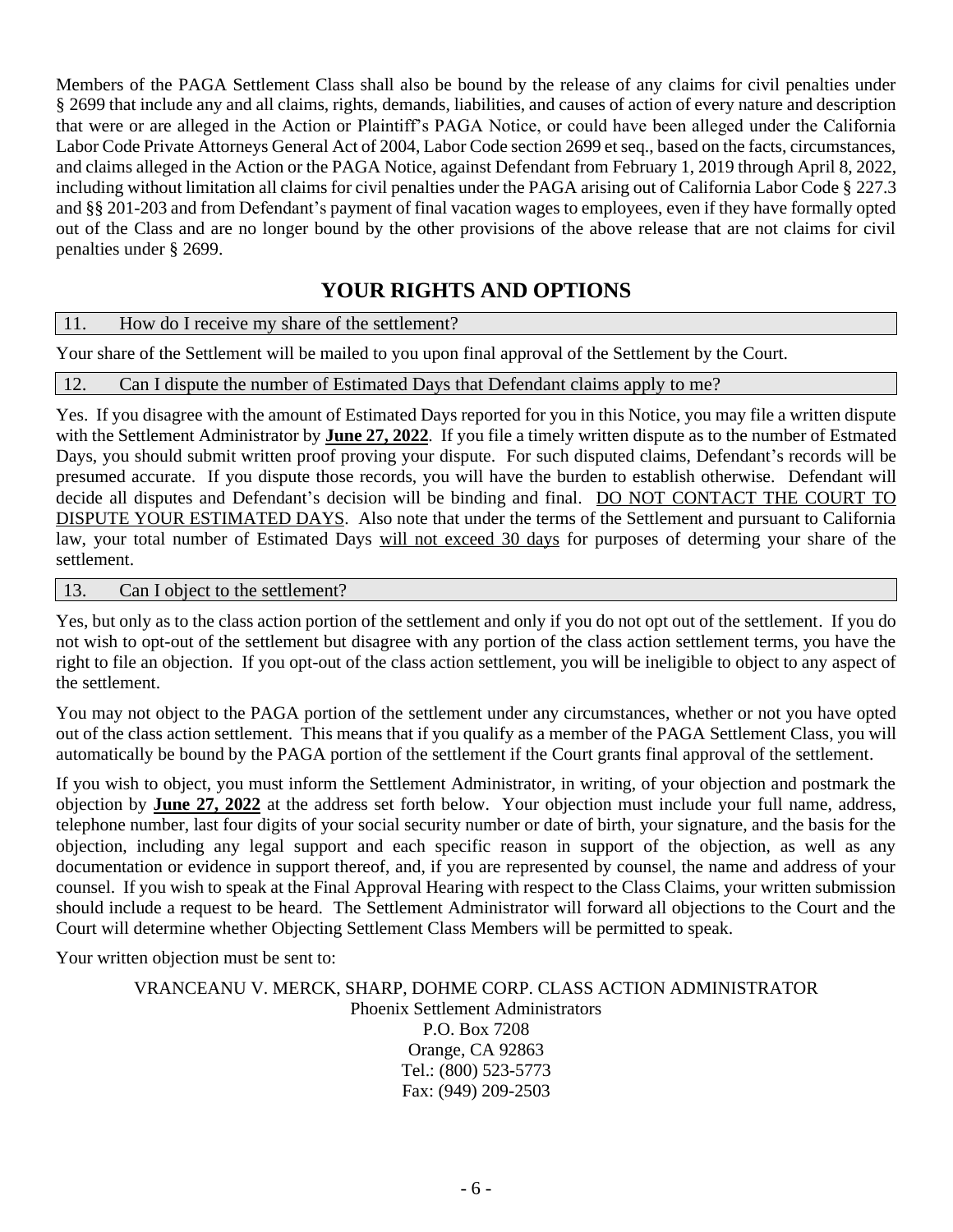#### 14. Can I opt out of the settlement?

Yes, but only to the class action portion of the settlement. You may not opt out of the PAGA portion of the settlement. Class Members who wish to "opt-out" of and be excluded from the class action settlement must submit to the Settlement Administrator a written Request for Exclusion that must be post-marked no later than **June 27, 2022**. The Request for Exclusion must: (a) include your full name, address, telephone number, last four digits of your social security number or date of birth, and your signature; and (b) indicate that you desire to exclude yourself from the class action settlement by stating:

> "I WISH TO BE EXCLUDED FROM THE SETTLEMENT CLASS IN THE VRANCEANU V. MERCK SHARP & DOHME CORP. LAWSUIT. I UNDERSTAND THAT IF I ASK TO BE EXCLUDED FROM THE SETTLEMENT CLASS, I WILL NOT RECEIVE ANY MONEY FROM THE SETTLEMENT OF THE CLASS CLAIMS IN THIS LAWSUIT."

If you submit a timely and valid Request for Exclusion, you will no longer be a member of the Class, and you will not be eligible to receive any of the Class Member benefits under the Settlement or object to the terms of the Settlement. You will not be bound by the non-PAGA terms of the Settlement, and may pursue any individual claims you may have, at your own expense, against Defendant. If you are in the PAGA Settlement Class, you will still receive a check with your share of the \$3,000 allocated to settle the PAGA Settlement Class claims for civil penalties and you will be bound by the PAGA portion of the release.

15. What if I do nothing?

If you do nothing, you will receive your share under the Settlement from the Net Settlement Fund after the Court has granted final approval as well as your share of the \$3,000 allocated to settle PAGA claims if you are a member of the PAGA Settlement Class. If you never cash your settlement check(s), you will still nevertheless be bound by all the terms of the Settlement, including the waiver and release of all Released Claims relating to the Action as set forth above and you will be prevented from suing Released Parties or participating in any other litigation or class action relating to the matters being settled in this action.

### **THE LAWYERS REPRESENTING THE CLASS**

16. Do I have a lawyer in this case?

Yes. The Court decided that Robert A. Waller, Jr. of Law Office of Robert A. Waller, Jr. and Robert Radulescu of Romancore Law, PC are qualified to represent you and all Class Members. They are referred to as "Class Counsel."

### **FINAL SETTLEMENT**

#### 17. How and when will the Court provide final approval of the settlement?

The San Diego County Superior Court for the State of California will hold a hearing on July 29, 2022, at 1:30 p.m. in Department 72, located at 330 W. Broadway, San Diego, CA 92101 to determine whether the settlement should be finally approved as fair, reasonable, and adequate. The Court also will be asked to approve Class Counsel's request for attorneys' fees, costs and expenses, and an incentive award to the Plaintiff. The hearing may be continued without further notice to the Settlement Class. It is not necessary for you to appear at this hearing unless you object to the proposed settlement and you have timely filed a notice of intention to appear and an objection with the Settlement Administrator.